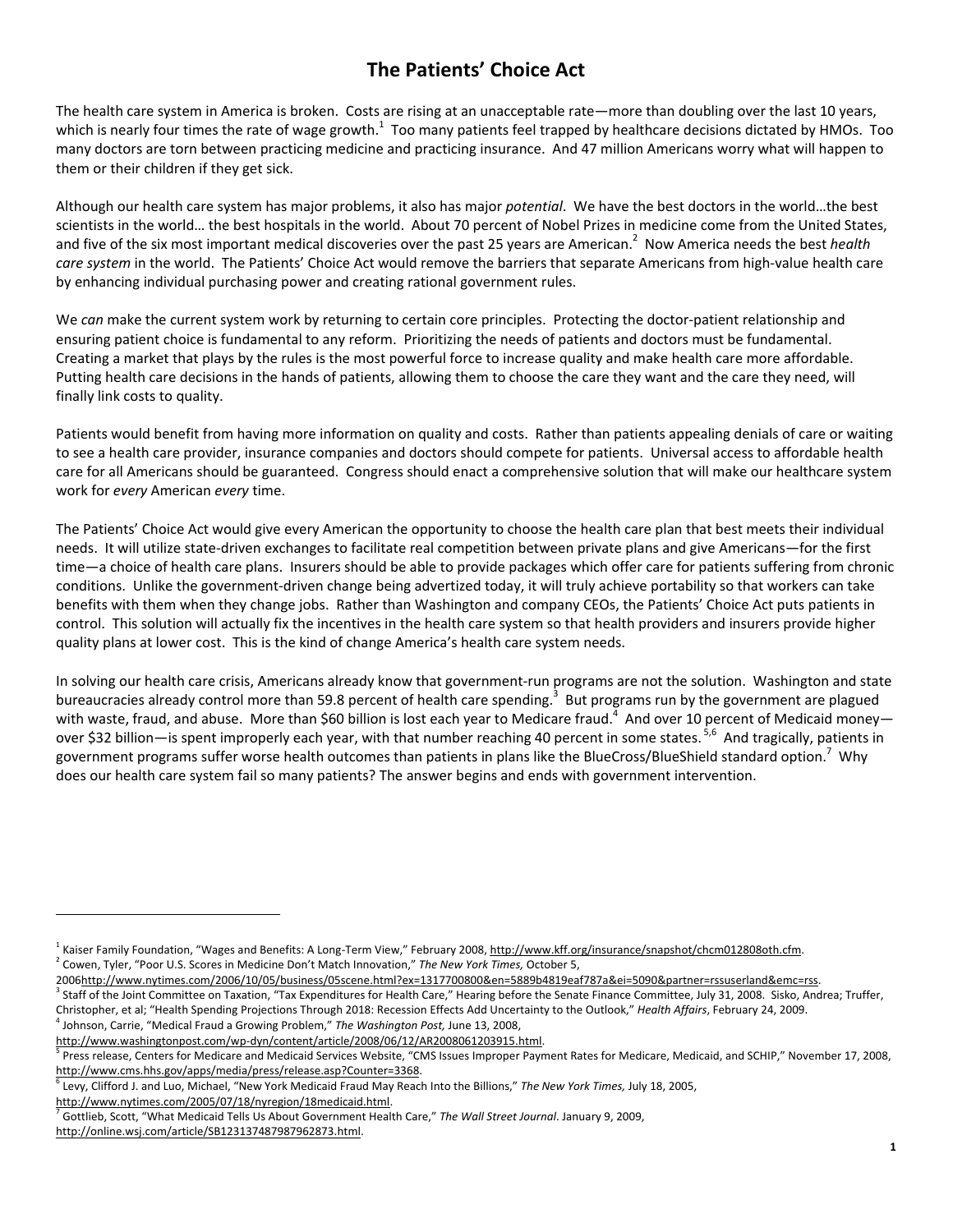# **Core Concepts**

### **Emphasize Prevention**

Five preventable chronic conditions consume 75% of our health spending and cause two-thirds of American deaths. Investing in prevention will lower long‐term costs and ensure Americans live longer and happier lives. Solutions should change "sick care" into "health care."

### **Create a Market that Works for Patients**

The status quo regulation of the insurance market does not provide incentives for insurance companies to cover chronically sick patients and many sick patients are unable to afford premiums. Businesses must play by transparent rules and compete for patients' business. The market must work for every patient every time. Patients should have convenient and affordable options, and they should have control of those options. Doctors, hospitals, and nurses should be more involved in patient-centered care.

### **Guarantee Choice of Coverage Options**

Patients should be able to choose from a variety of private insurance plans. The federal government would run a health care system—or a public plan option—with the compassion of the IRS, the efficiency of the post office, and the incompetence of Katrina. We cannot entrust the federal government to deliver high quality health care to every American. All Americans have a right to personalized and individual health care that will meet their unique needs.

### **Insist on Fairness for Every Patient**

Patients already in government programs deserve a human approach to their health benefits and fewer bureaucratic barriers. Individuals struggling to purchase their own health insurance deserve the same tax breaks as Americans working in Fortune 500 Companies. Medicare beneficiaries deserve delivery choice when selecting between health benefits.

### **Fairly Compensate Patient Injuries**

Patients should have the right to fair legal representation and fair compensation for tragic, inexcusable mistakes in the health care field. However, today's legal system serves the self-interest of personal injury lawyers, drives up costs, and delays justice. Sciencedriven and results‐oriented change is needed today.

### **No Tax Increases or New Government Spending**

America spends more than \$2.4 trillion on health care every year—16.6 percent of our gross domestic product.<sup>8</sup> On a per capita basis that is nearly twice what other industrialized nations spend,<sup>9</sup> and it is 25 percent more than Switzerland, the next biggest spender, spends. Entitlement program liabilities threaten our nation's long‐term fiscal stability. Future generations of Americans will have to pay \$36 trillion in new taxes to keep the promises made by today's politicians for the Medicare program alone. Without reforms, the Medicaid program will spend at least \$4.9 trillion over the next 10 years.<sup>10</sup> Washington has already proven we cannot spend our way out of this problem. Innovative solutions should focus on making health care more affordable, especially when cost is a major barrier to access.

#### **Restore Accountability to Government Programs**

The children covered under government health care programs today will face future tax increases in order to pay the \$36 trillion unfunded liabilities in the Medicare program alone. Medicaid fraud and mismanagement waste at least \$32.7 billion in taxpayer dollars every year. Reforms must bring about efficiency, transparency, and results. Failure to act now will jeopardize our nation's long‐term fiscal security.

#### **Include Ideas from Governors and States**

 $\overline{a}$ 

Rather than one‐size‐fits all Washington mandates, a comprehensive solution to health reform must include governors, state legislatures, and every American citizen.

<sup>&</sup>lt;sup>8</sup> Press release, Centers for Medicare and Medicaid Services Website, "Growth in National Health Expenditures Expected to Slow by 2009 as a Result of Recession," February 24, 2009.

<sup>9</sup> Baicker, Katherine, "Health Insurance and Uncle Sam," *Harvard Public Health Review*, Fall 2008,

http://www.hsph.harvard.edu/news/hphr/files/HSPHfall08 baickerfinal.pdf. 10 Press release, U.S. Department of Health and Human Services, "Medicaid Spending Projected to Rise Much Faster than the Economy," October 17, 2008, http://www.hhs.gov/news/press/2008pres/10/20081017a.html.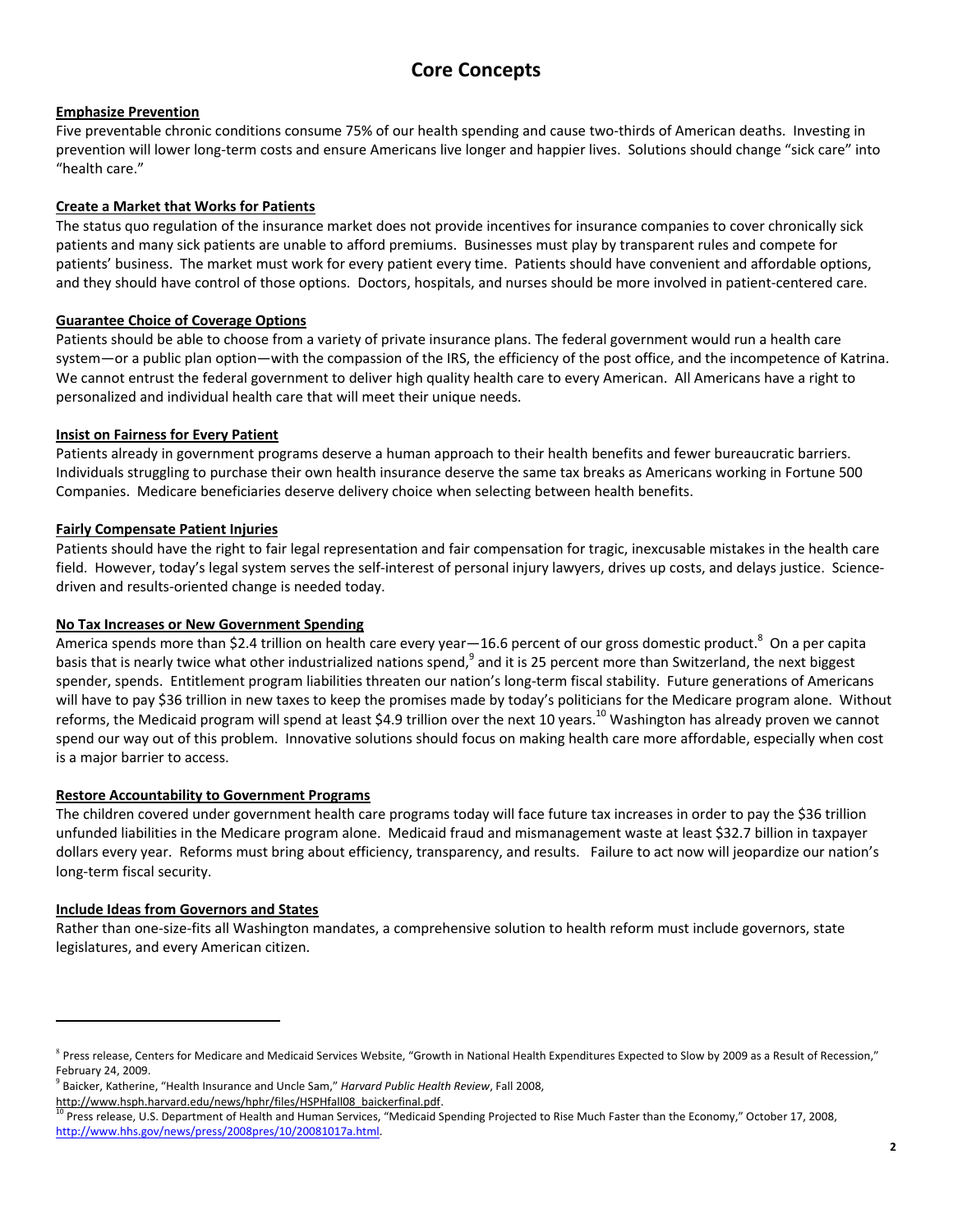# **Prioritizing Healthy Lifestyles and Preventing Disease**

An ounce of prevention is worth a pound of cure. In practical terms, prevention is worth trillions of dollars saved in medical costs, increased productivity, improved quality of life, and added years of healthy living. Researchers have found that prevention activities can increase lifespans by at least 1.3 years. $^{11}$ 

Yet, five *preventable* chronic diseases (heart disease, cancer, stroke, chronic obstructive pulmonary disease, and diabetes) cause two‐thirds of American deaths while 75 percent of total health expenditures are spent to treat chronic diseases that are largely preventable.<sup>12</sup> In government programs, the problem is even worse with chronic disease spending consuming 96 cents of every Medicare dollar and 82 cents of every Medicaid dollar.<sup>13</sup>

Just over \$63 billion was allocated to all government prevention activities at the local, state, and federal levels, but the cost of care for preventable conditions is growing.<sup>14</sup> Currently, more adults and children are developing diabetes and becoming overweight/obese, two conditions that can often be avoided with diet and physical activity.<sup>15</sup> Epidemics, like HIV/AIDS, have been difficult to contain, and emerging public health threats, such as drug-resistant tuberculosis and hospital-acquired infections, pose new challenges.

Prevention requires efforts and investments today that are expected to provide long-term cost savings and other benefits. These outcomes are often difficult to measure, which hinder efforts to prioritize prevention and also allow ineffective programs to continue.

Innovative businesses have experienced significant returns on investment (ROI) from prevention programs—both in cost savings and worker productivity. The supermarket giant Safeway Inc. saved eleven percent on health care costs during the first year of a resultsbased prevention program.16 Johnson & Johnson's integrative prevention program saved as much as \$8.8 million in one year and reduced health risks related to high cholesterol levels, smoking, and high blood pressure.<sup>17</sup>

The fact is, we need to create a system and a society that focuses more on health, and less on care. The Patients' Choice Act would complement private-sector prevention efforts by improving government prevention initiatives in a cost-effective and measurable manner. It does so specifically by:

#### **Coordinating Federal Prevention Efforts and Setting National Priorities with Measurable Goals**

Numerous federal departments and agencies currently administer duplicative and overlapping prevention efforts. For example, both the National Institutes of Health and the Centers for Disease Control and Prevention sponsor public health awareness campaigns—often regarding the same topics.

This Act will establish an inter‐agency committee to develop and coordinate a national strategic prevention plan. The committee shall include the representatives from every federal agency involved in public health promotion and prevention.

More than coordination is needed to ensure that prevention programs are working. The strategic plan will set national priorities for health promotion and disease prevention focused on science-based initiatives regarding nutrition, exercise, smoking cessation, and the nation's top five disease killers. The committee shall provide annual reports on their progress toward meeting the specific metrics outlined in the strategic plan.

 $\overline{a}$ 

http://www.fightchronicdisease.org/pdfs/KennethEThorpe.Written.HouseLabor-HSub.14Feb2008.pdf.<br><sup>15</sup> Partnership for Prevention, "Guide to Smart Prevention Investments," Fall 2001, <u>http://prevent.org/images/stories/Files/pu</u>

<sup>&</sup>lt;sup>11</sup> Press Release, American Diabetes Association website, "Prevention Activities Could Increase Lifespan of U.S. Adults," July 7, 2008, http://www.diabetes.org/for-<br>media/prevention-activities-could-increase-lifespan-adul

 $^{12}$  Centers for Disease Control and Prevention Website, "Chronic Disease Overview," November 18, 2005, http://www.cdc.gov/nccdphp/overview.htm#2.<br><sup>13</sup> Kenneth Thorpe, Ph.D., Testimony before the U.S. House Appropriatio

Kenneth Thorpe, Ph.D., Testimony before the U.S. House Appropriations Committee, February 4, 2008.

RJ Ozminkowski, D Ling, et al., "Long-Term Impact of Johnson & Johnson's Health & Wellness Program on Health Care Utilization and Expenditures," Journal of *Occupational and Environmental Medicine* 44(1): 21‐29, 2002,

http://www.icdr.us/employment2008/presentations/Tuesday/Farragut\_0330/EElias\_Utilization\_Handout.pdf.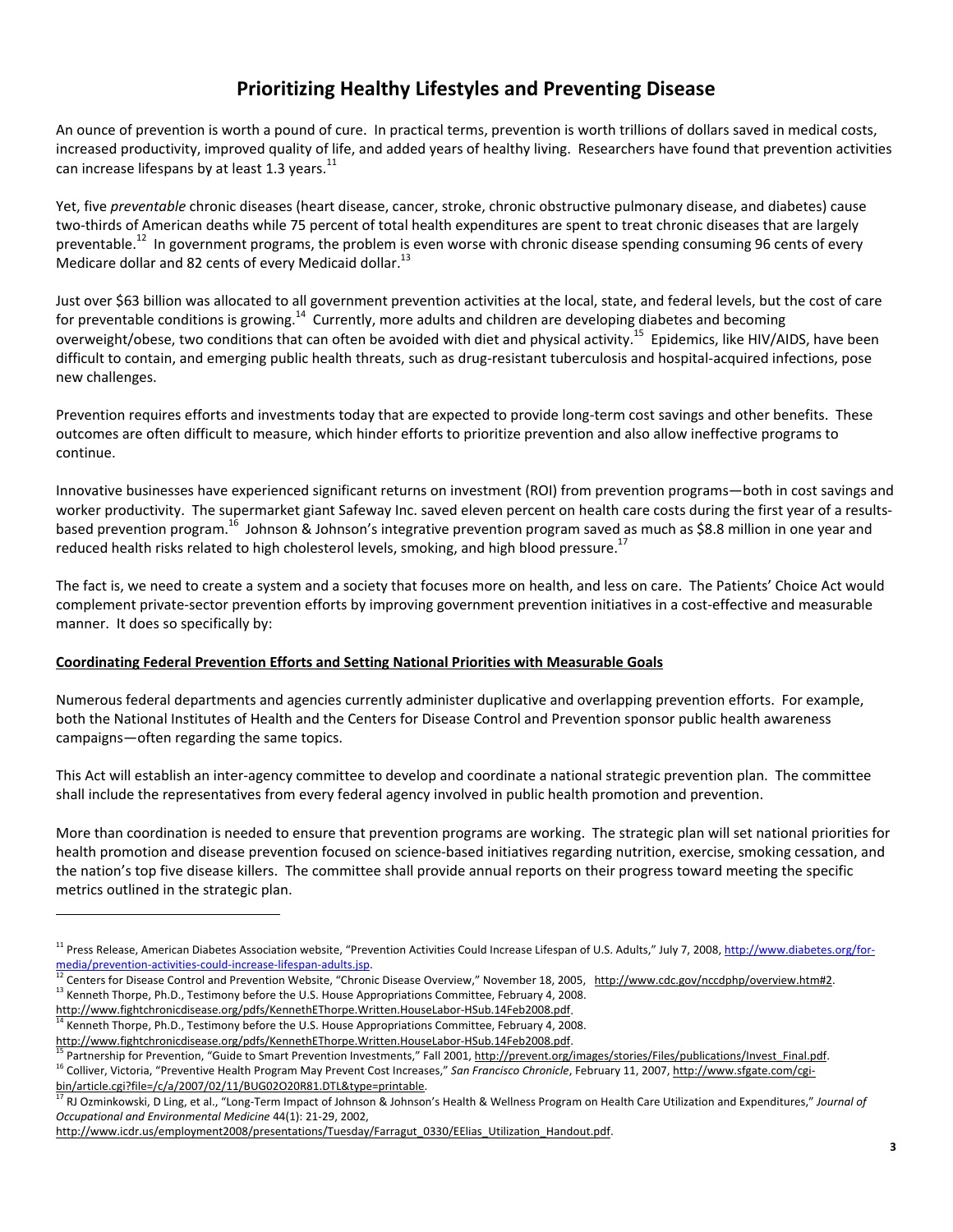#### **Empowering Individuals to Make Healthy Decisions**

A large percentage of heart disease, stroke, and type 2 diabetes, as well as many cancers could be prevented if Americans would stop smoking, start eating better, and start exercising. Prevention largely requires individuals to adopt healthy lifestyles and behaviors. This can be accomplished without creating more government agencies and programs, but by providing science‐based recommendations directly to individuals.

Under this Act, CDC will ensure the establishment of a web‐based prevention tool that would create a personalized prevention plan for individuals based upon personal health and family history, body mass index, and other individualized health factors. The web site would provide daily healthy living recommendations developed from the latest scientific data. The Harvard University School of Public Health has developed a successful tool similar to this idea, the Disease Risk Index.<sup>18</sup>

CDC will also implement national science‐based media campaigns, designed by social marketing professionals, on health promotion and disease prevention. The power of advertising that works for American businesses to sell their products will work to sell Americans a message of prevention. That message will address proper nutrition, regular exercise, smoking cessation, obesity, the nation's leading disease killers, and secondary prevention through disease screening promotion. These efforts will undergo an independent evaluation every two years and be tied to measurable outcomes.

USDA will distribute nutrition information to each individual and family enrolled in the federal Supplemental Nutrition Assistance Program. The Act also ensures that these benefits' purchasing power is directed toward healthy food choices.

#### **Awarding Prevention Success**

Seniors who adopt healthier behaviors would be rewarded with lower Medicare premiums.

The Act would give states more flexibility over their federal public health dollars in order to scale resources to address their greatest public health threats. States that demonstrate the greatest progress in reducing disease rates and risk factors and also increasing healthy behaviors could be awarded federal "Wellness Bonus Grants." States that receive wellness bonuses must demonstrate the greatest progress meeting specific science‐based metrics. Bonuses could be used to make greater investments in public health.

#### **Increasing Vaccine Availability**

 $\overline{a}$ 

Vaccines provide cost‐effective immunity against many diseases. The influenza vaccine, for example, is estimated to save \$30 to \$60 in hospitalization costs per \$1 spent on vaccination.<sup>19</sup> Yet many Americans have not been vaccinated against many diseases for which vaccines are available. This bill would expand access points for federally funded vaccines and encourage states to achieve higher vaccination rates by awarding bonus grants to states with 90 percent vaccination rates.

### **Eliminating Ineffective and Counterproductive Government Programs**

Government health programs should adhere to the Hippocratic Oath to "First, do no harm." This means federal programs should not promote or support unhealthy behaviors and taxpayers should not be expected to support programs that do not show positive results. This act would require reviews of existing programs and the consolidation of overlapping programs and the elimination of ineffective programs. Additionally, "junk food" that does not meet nutrition standards would be prohibited for purchase under the federal Food Stamp Program.

<sup>&</sup>lt;sup>18</sup> Harvard University School of Public Health, Disease Risk Index, <u>http://www.diseaseriskindex.harvard.edu/update/</u>.<br><sup>19</sup> Centers for Disease Control and Prevention, "An Ounce of Prevention...What Are the Returns?," U.S Second Edition, ftp://ftp.cdc.gov/pub/Publications/mmwr/other/ozprev.pdf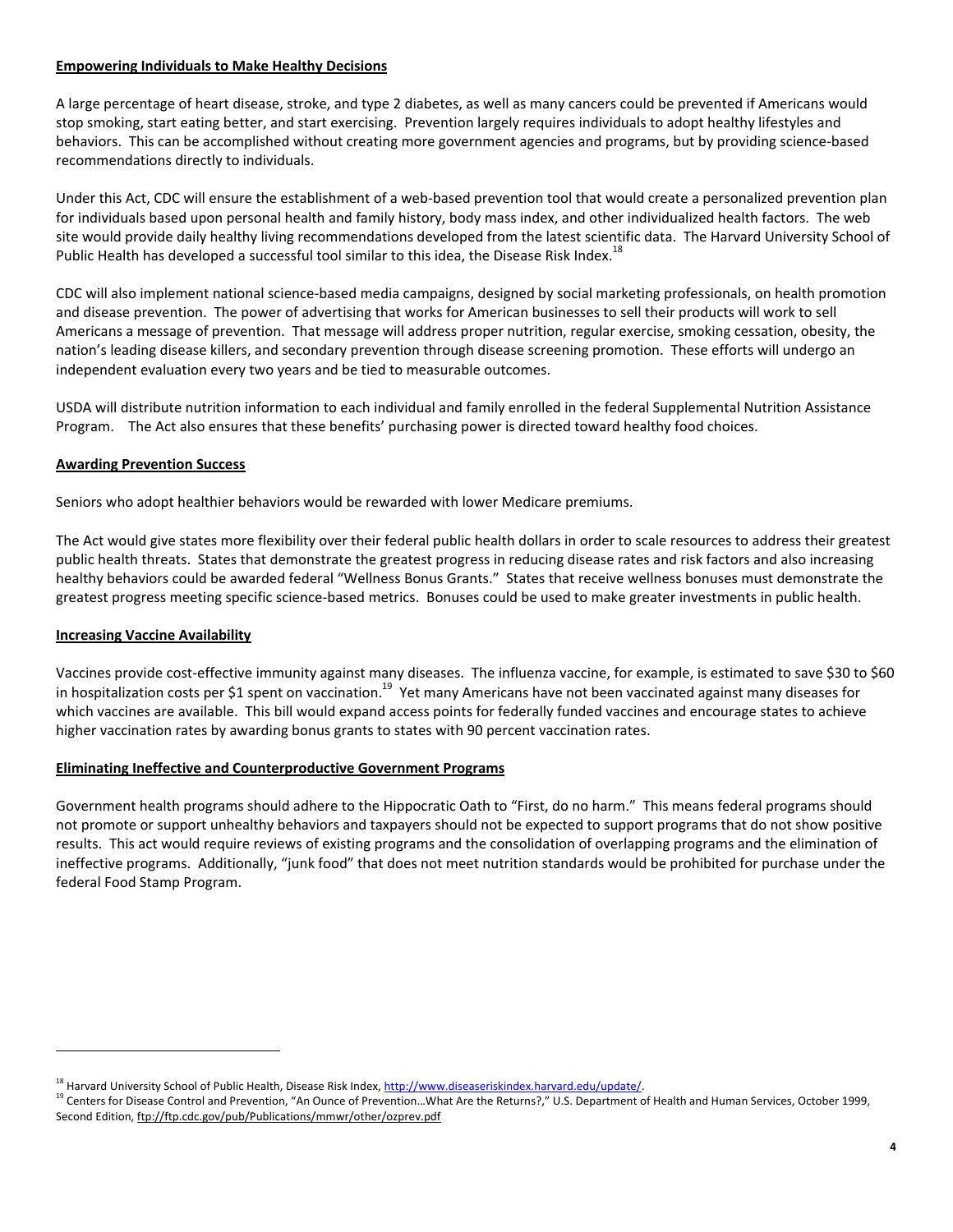# **Creating Affordable and Accessible Options through State‐Based Exchanges**

Our health care system should be easier to use, more predictable, and provide integrated care in a more equitable manner. The current regulation of the insurance market does not incentivize health plans to cover sick patients. And too many patients are unable to afford premiums. Americans inherently know that innovative markets work, but businesses must play by transparent rules and compete for patients' business. The market must work for every patient every time. Patients should have convenient and affordable options, and they should have control of those options. Doctors and hospitals should be more involved in patient care.

What we need—and what this Act provides—is a consistent and fair market, so that everyone can afford coverage. Patients could choose which health care provider they trust. The freedom to choose creates better competition, fosters higher quality care, and lowers costs to levels that are fair for *every* American in *every* state.

States should provide direct oversight of health insurers to make sure they are playing by fair rules. A one-size-fits-all approach dictated by Washington cannot solve the diverse problems that citizens in various states face. For example, Oklahoma has an uninsured rate of nearly twice that of Minnesota.<sup>20</sup> Many states have led the nation in finding comprehensive health care solutions for their citizens, including the well-known, bi-partisan achievement of universal health care through a private system in Massachusetts. The federal government should not impede progress, but rather partner with states to make further progress.

The Patients' Choice Act would ensure that the federal government partners with states to create State Health Insurance Exchanges with the following benefits:

- **One‐stop marketplace for health insurance.** Individuals would get a hassle‐free opportunity to choose the plan that best meets their needs through an Exchange.
- **Benefits by the same standard used for Members of Congress.** Plans offering coverage through an Exchange would have to meet the same statutory standard used for the health benefits given to Members of Congress.
- **Guaranteed access to care.** The Exchange would require all participating insurers to offer coverage to any individual regardless of patient age or health history.
- **Affordable premiums.** Under the status quo, plans offering coverage to individuals often charge exorbitant premiums. The Patients' Choice Act solves this very real problem through a model that works in several European countries: independent risk-adjustment among insurance companies.<sup>21</sup> A non-profit, independent board would penalize insurance companies that cherry pick healthy patients while rewarding companies that seek patients with pre‐existing conditions. This solution would ensure health insurers compete based on superior products and the lowest price.
- **Simple auto‐enrollment.** An Exchange would make it easy for individuals to obtain health insurance by providing new and automatic opportunities for enrollment through places of employment, emergency rooms, the DMV, etc. If individuals do not want health insurance, they will not be forced to have it. Research has shown that auto-enrollment mechanisms which overcome inertia, complexity, and status quo bias—have achieved near universal levels of coverage.<sup>22</sup> An autoenrollment mechanism has also been demonstrated to increase the percentage of employee-participation in employerprovided 401(k) plans by 70 percent – from 20 percent of new employees enrolled after three months under selfemployment, to 90 percent of new employees participating under auto-enrollment.<sup>23</sup>
- **Regional Pooling Arrangements.** States could form voluntary compacts with other state Exchanges to diversify pooling, ease administrative burdens, and increase speed-to-market for innovative insurance products.<sup>24</sup>

 $^{20}$  Kaiser Family Foundation Website, "Health Insurance Coverage of the U.S. Population (2007),"

http://www.statehealthfacts.org/comparebar.jsp?ind=125&cat=3&sub=39&yr=85&typ=2, accessed March 18, 2009.<br><sup>21</sup> Leu, Robert, et al., "The Swiss and Dutch Health Insurance Systems: Universal Coverage and Regulated Competitiv January 16, 2009, http://www.commonwealthfund.org/Content/Publications/Fund-Reports/2009/Jan/The-Swiss-and-Dutch-Health-Insurance-Systems--Universal-<br>Coverage-and-Regulated-Competitive-Insurance.aspx.

Jeffrey Liebman and Richard Zeckhauser, "Simple Humans, Complex Insurance, Subtle Subsidies," National Bureau of Economic Research working paper, September 2008, <u>http://www.nber.org/papers/w14330</u>.<br><sup>23</sup> Vanderkam, Laura. *City Journal 11 June 2008*. <u>http://www.city-journal.org/2008/bc0611lv.html</u><br><sup>24</sup> The Gramm-Leachy Bliley Act of 1999 fostered model legislation to create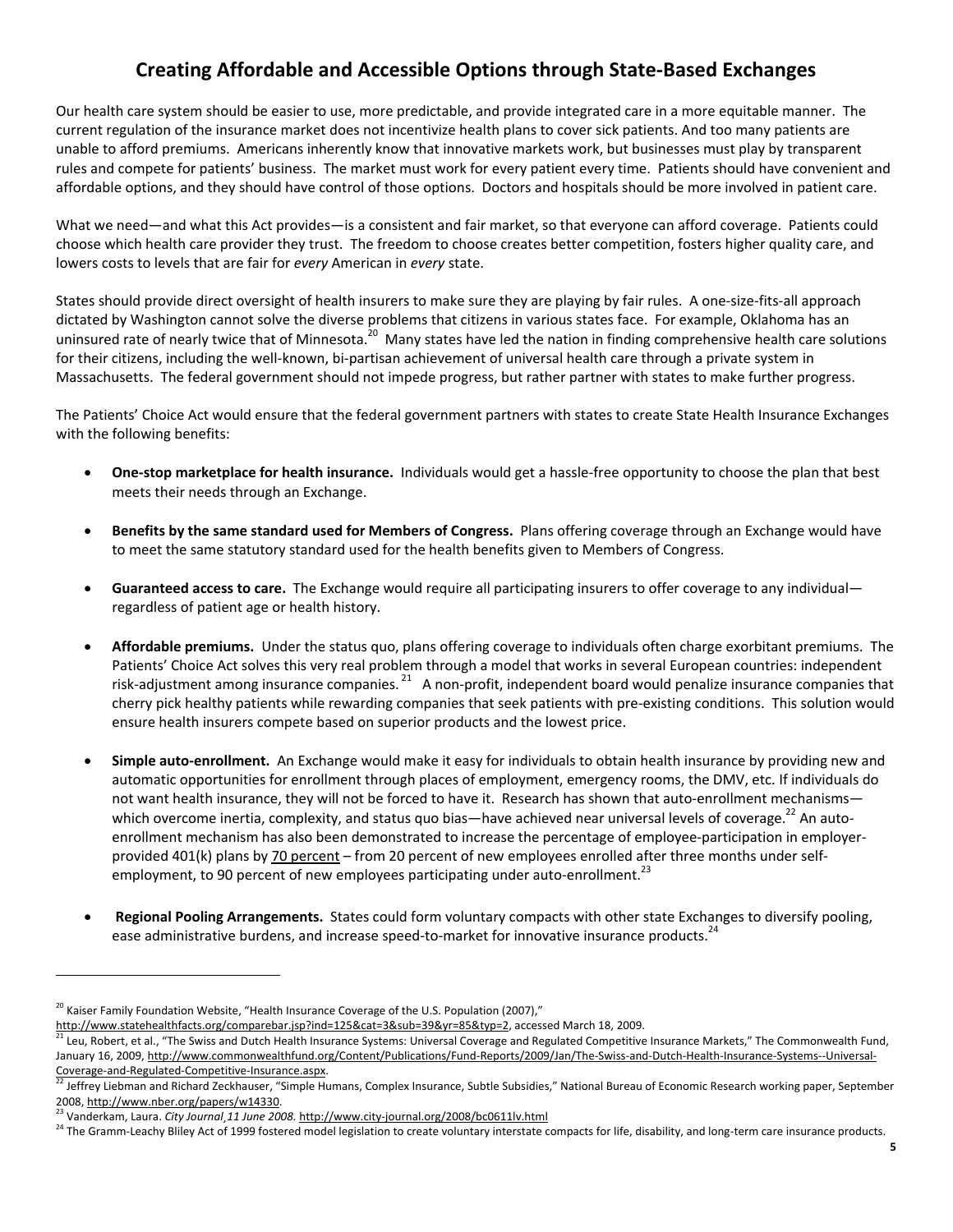# **Providing Tax Cuts for Every American to Afford Health Care**

An improved healthcare system means nothing unless it is fair for *all* Americans. Frankly, right now, it is not. The current system effectively subsidizes *corporations* rather than *patients*, and subsidizes health *insurance* instead of health *care*. Under the status quo, Americans working for Wall Street conglomerates rake in more than \$200 billion in tax breaks for their health benefits, but Americans struggling to buy health care on their own do not see a penny for the same plans.<sup>25</sup> Furthermore, the current system discriminates against low‐income Americans: wealthy Americans receive \$2,680 in tax breaks for health care while the poorest Americans get only \$102.<sup>26</sup>

Americans happy with their employer‐sponsored health benefits should be able to keep what they have, but they should make that decision instead of the government. Tax breaks should go directly to every individual with a healthcare plan. This will give hardworking Americans the control and the *freedom* to *decide* how best to spend their hard earned dollars when it comes to providing superior healthcare to their families.

But not only is the current system unfair, it makes little economic sense. Economists, from Nobel Laureate Milton Friedman to President Obama's deputy economic advisor Jason Furman, have noted the link between the tax treatment of health benefits and out-of-control costs.<sup>27 28</sup> Furman wrote, "Replacing the current tax preference for insurance with an income-related, refundable tax credit has the potential to expand coverage and reduce inefficient spending at no net federal cost."<sup>29</sup> Empirical evidence suggests that such a policy would reduce health spending without harming health outcomes. $30$ 

Redirecting tax benefits from corporations directly to patients will increase wages for hardworking Americans. A leading health care economist from the Massachusetts Institute of Technology, John Gruber, stated that "the costs of health insurance are fully shifted to wages." 31

Before taking over the Office of Management and Budget in the Obama Administration, Peter Orszag testified before the Senate Finance Committee, "[I]magine what the world would be like if workers [understood] that today it was costing them \$10,000 a year in take‐home‐pay for their employer sponsored insurance and that could be \$7,000 and they could have \$3,000 more in their pockets today if we could relieve these inefficiencies out of the health system."<sup>32</sup> The Patient's Choice Act would effectively increase workers' wages. Higher take‐home pay combined with the new tax subsidies would enable individuals to obtain more affordable and efficient health coverage.

#### **The Patients' Choice Act shifts health care tax benefits and medical decisions from corporations to individual patients.**

Americans would get an individual tax rebate to purchase health insurance. The "Medi‐Choice" rebate, worth about \$2,300 for individuals and about \$5,700 for families, combined with higher wages would give individuals a wide variety of health care options. The Act would require transparency from employers regarding the value of health benefits that could equal higher employee wages.

Under the Act, individuals would have the opportunity to purchase not only health *insurance* but the health *care* that they need. This targeted approach ensures that lower‐income Americans can access the same health care advantages as wealthier Americans do and can choose from the same health care options.

<sup>25</sup> Thomas M. Selden and Bradley M. Gray, "Tax Subsidies for Employment-Related Health Insurance: Estimated for 2006," *Health Affairs,* November/December 2006,<br>http://content.healthaffairs.org/cgi/content/abstract/25/6/156

<sup>&</sup>lt;sup>26</sup> John Sheils and Randall Haught, "The Cost of Tax-Exempt Health Benefits in 2004," *Health Affairs* Web Exclusive, February 25, 2004, http://content.healthaffairs.org/cgi/reprint/hlthaff.w4.106v1.pdf.

<sup>&</sup>lt;sup>27</sup> Friedman, Milton, "How to Cure Health Care," *Hoover Digest*, Winter 2001, <u>http://www.hoover.org/publications/digest/3459466.html</u>.<br><sup>28</sup> Furman, Jason, "Health Reform Through Tax Reform: A Primer," *Health Affairs*,

<sup>32</sup> Congressional Budget Office, "Long-Term Budget Outlook and Options for Slowing the Growth of Health Care Costs," June 17, 2008, http://www.cbo.gov/doc.cfm?index=9385.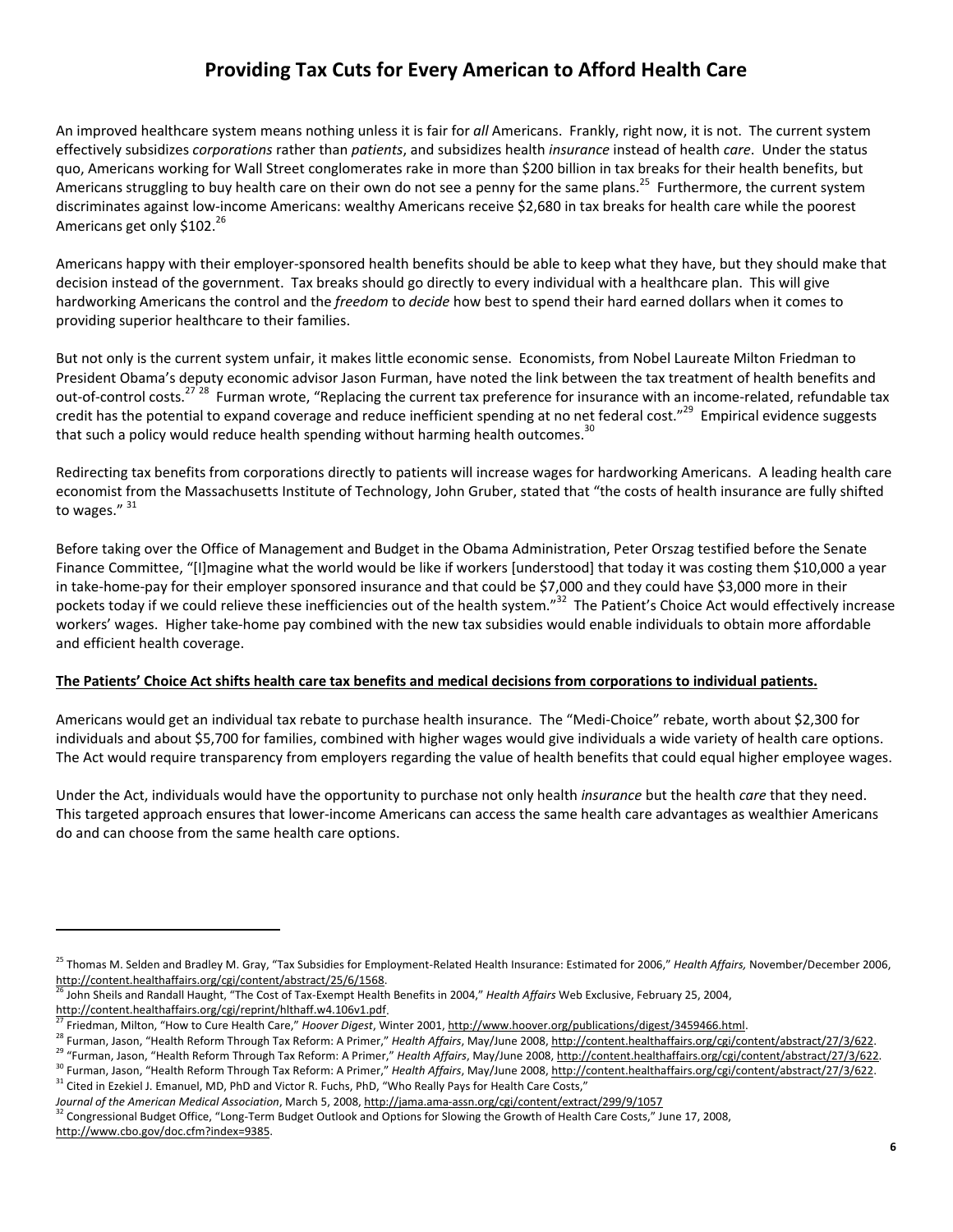#### **Putting Patients in Control of Their Own Health Care with Health Savings Accounts**

Under the Patients' Choice Ace, individuals and families could choose a "catastrophic" or high‐deductible health plan (HDHP), which is an affordable health insurance plan that covers expenses after a deductible has been reached. In these plans, money may also be deposited into a Health Savings Account (HSA), which is essentially a personal, tax‐free savings account that a patient can use to pay for health care costs.

You own and you control the money in your HSA. Decisions on how to spend the money are made by you, rather than by your boss or a health insurer. This means that a patient can chose their own doctor and make other health care decisions without the prior approval of an insurance company.

HSAs can also pay for routine health care costs that are not typically covered by traditional health insurance. For example, most health insurance does not cover the cost of over‐the‐counter medicines or dental and vision care**,** but HSAs can. The unused balance in a Health Savings Account automatically rolls over year after year.

While this option is not for everyone, many American have chosen its potential for low-cost and high-value care. The number of Americans in these plans has increased six‐fold since 2005. The fastest growing market for HDHP/HSA plans is with America's small business owners seeking the right balance between coverage and affordability. Nearly half of HDHP/HSA beneficiaries have a chronic condition. Not only are the vast majority of these beneficiaries offered a full range of prevention services, these beneficiaries are more likely to succeed in prevention activities.<sup>33</sup>

Under the Patients' Choice Ace, if an individual selects a high‐deductible health insurance plan that is cheaper than the value of the credit, they can keep the difference in their Health Savings Account.

Furthermore, the Patients' Choice Act would build upon the success of HSAs by making a few targeted improvements.

- The Act would allow health insurance premiums to be paid tax‐free from an HSA as well as increasing the amount of tax‐ free dollars an individual can keep for their health care. The Act would also allow employers to contribute greater amounts to the HSAs owned by acutely or chronically ill employees. The Act would allow high-deductible health plans to cover preventive services, maintenance costs of chronic diseases, and concierge‐style primary care services.
- Under a concierge-style benefit, physicians get paid a specified dollar amount, for a given time period, to take care of the medical needs of a specified group of patients. Under this approach, a patient with diabetes with an HSA could purchase a high deductible plan that is specifically designed to cover the needs of diabetics.

# **Insisting on Fairness for Every American Patient**

While we have programs that help poor people in this country, the reality is that these programs are providing outmoded benefit designs to these patients. As it stands, Medicaid patients only receive the basic treatment they *require*, with costs set by some Washington or state bureaucrat. By allowing the government to regulate how much patients pay for procedures, we have created a system dictated by cost instead of by patient comfort and care required.

According to the independent committee that advises the Centers for Medicare and Medicaid Services (CMS) on payment decisions, Medicaid reimbursement rates have resulted in 40 percent of physicians restricting access to patients in the program.<sup>34</sup> And the physicians that do offer care find it difficult to get patients access to specialized care or timely interventions. Medicaid patients often end up in the emergency room for basic health care services simply because they cannot get access to a primary care physician.

http://www.hsaalliance.org/pdf/HSA%20Market%20Overview%2002%2010%2009%20330pm%20FINAL.pdf. 34 Gottlieb, Scott, "What Medicaid Tells Us About Government Health Care," *The Wall Street Journal*. January 9, 2009,

<sup>&</sup>lt;sup>33</sup> America's Health Insurance Plans, "Health Savings Accounts & Accounts Based Health Plans: An Overview of Research," February 2009,

http://online.wsj.com/article/SB123137487987962873.html.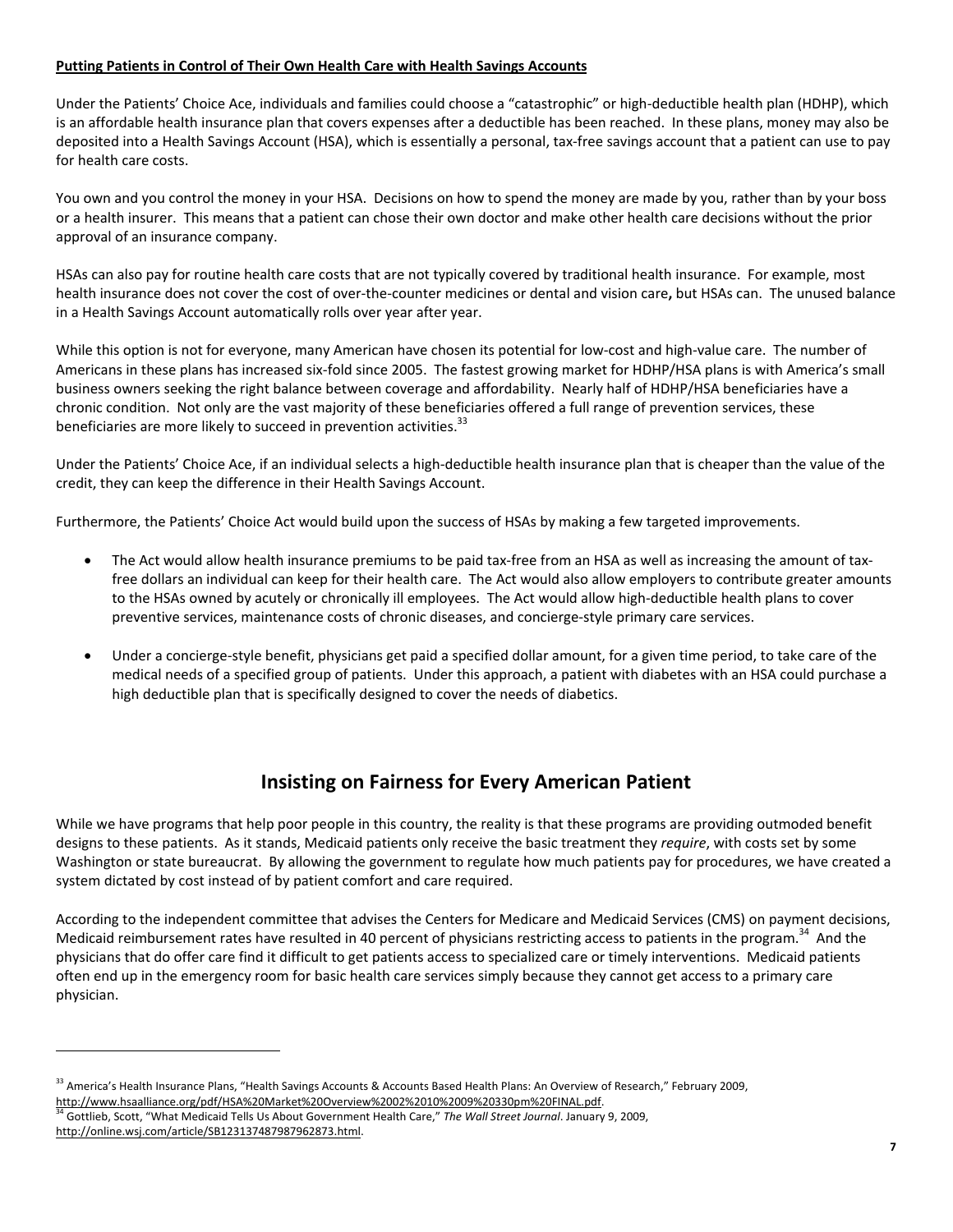This lack of access has resulted in poor patient outcomes in the Medicaid program relative to patients in private plans. A recent *Wall Street Journal* article documents several peer-reviewed medical articles regarding this disparity:<sup>35</sup>

- Medicaid patients were almost 50% more likely to die after coronary artery bypass surgery than patients with private coverage or Medicare.
- Elderly Medicaid patients with unstable angina had worse care, partly because they were less likely to get timely interventions or be treated at higher quality hospitals.
- Medicaid patients presenting with heart attacks or unstable angina received cardiac catheterization less often than Medicare or private paying patients. This procedure to open blocked heart arteries has become standard care, with ample evidence showing it improves outcomes.
- Patients on Medicaid are two to three times more likely to die from [cancer] even after researchers corrected for differences in the location of the tumor and its stage when diagnosed.

Not only are outcomes for Medicaid patients worse than the general public, the taxpayers are also getting a bad deal. The current funding scheme to states for Medicaid is also inequitable with some state raking in the federal dollars and other states left in need. For example, in 2006, federal Medicaid expenditures per poor person varied from \$1,679 in Nevada to \$6,340 in New York.<sup>36</sup>

In 2008, Medicaid's total costs were \$333.2 billion. According to HHS, the Medicaid improper payment rate is 10.5 percent or \$32.7 billion.<sup>37</sup> That is more than three times the average improper payment rate of other federal agencies at 3.5 percent.<sup>38</sup> In New York, that percentage may be as high as 40 percent.<sup>39</sup> If we do not restore accountability now, Medicaid spending will grow by 7.9% per year and by 2017 it will explode to \$673.7 billion. The Government Accountability Office (GAO) has repeatedly warned that entitlement spending will threaten America's international competitiveness and the federal government's long-term capacity to respond to national emergencies.

Not only is the status quo tragic, it is financially unsustainable. Some of the poorest or sickest among us may suffer the most, while the system is going broke. The greatest risk to Medicaid patients and taxpayers is to do nothing.

We can improve Medicaid and restore accountability by transitioning *away* from open-ended entitlement programs that offer little or no accountability to taxpayers and patients. A 21<sup>st</sup> century Medicaid program, under the Patients' Choice Act, would provide individualized, personalized care specifically by:

- **Integrate low‐income families with dependent children into higher quality private plans** through direct assistance. In addition to a tax rebate, families would receive enough extra money to buy the private plan that best fits their needs. Keeping families together within one provider network will foster coordinated and personalized care and promote innovative patient care models such as medical homes.
- **Realign responsibility between federal and state governments in order to better coordinate benefits**. The Medicare program would assume from the states the Medicaid responsibility of premiums, cost-sharing, and deductibles for lowincome seniors in order to better coordinate care. The states, in exchange, would accept a defined federal allotment for long‐term care and supportive services.
- **Rebalance long‐term care services to ensure choice between institutionalized and home‐based care**. Long‐term care subsidies that favor poor‐quality institutions would be improved to offer a broad, flexible array of services and supports

<sup>&</sup>lt;sup>35</sup> Gottlieb, Scott, "What Medicaid Tells Us About Government Health Care," *The Wall Street Journal*. January 9, 2009,<br>http://online.wsj.com/article/SB123137487987962873.html.

<sup>&</sup>lt;sup>36</sup> Robert B. Helms, Testimony before U.S. House Energy and Commerce Committee, July 22, 2008.

http://energycommerce.house.gov/cmte\_mtgs/110-he-hrg.072208.Helms-Testimony.pdf.<br><sup>37</sup> Press release, Centers for Medicare and Medicaid Services Website, "CMS Issues Improper Payment Rates for Medicare, Medicaid, and SCHIP, http://www.cms.hhs.gov/apps/media/press/release.asp?Counter=3368.

<sup>34</sup> CRS Report RL34164, "Improper Payments Information Act of 2002: Background, Implementation, and Assessment," Congressional Research Service, September 10, 2008, http://apps.crs.gov/products/rl/html/RL34164.html

<sup>39</sup> Levy, Clifford J. and Luo, Michael, "New York Medicaid Fraud May Reach Into the Billions," *The New York Times,* July 18, 2005,

http://www.nytimes.com/2005/07/18/nyregion/18medicaid.html.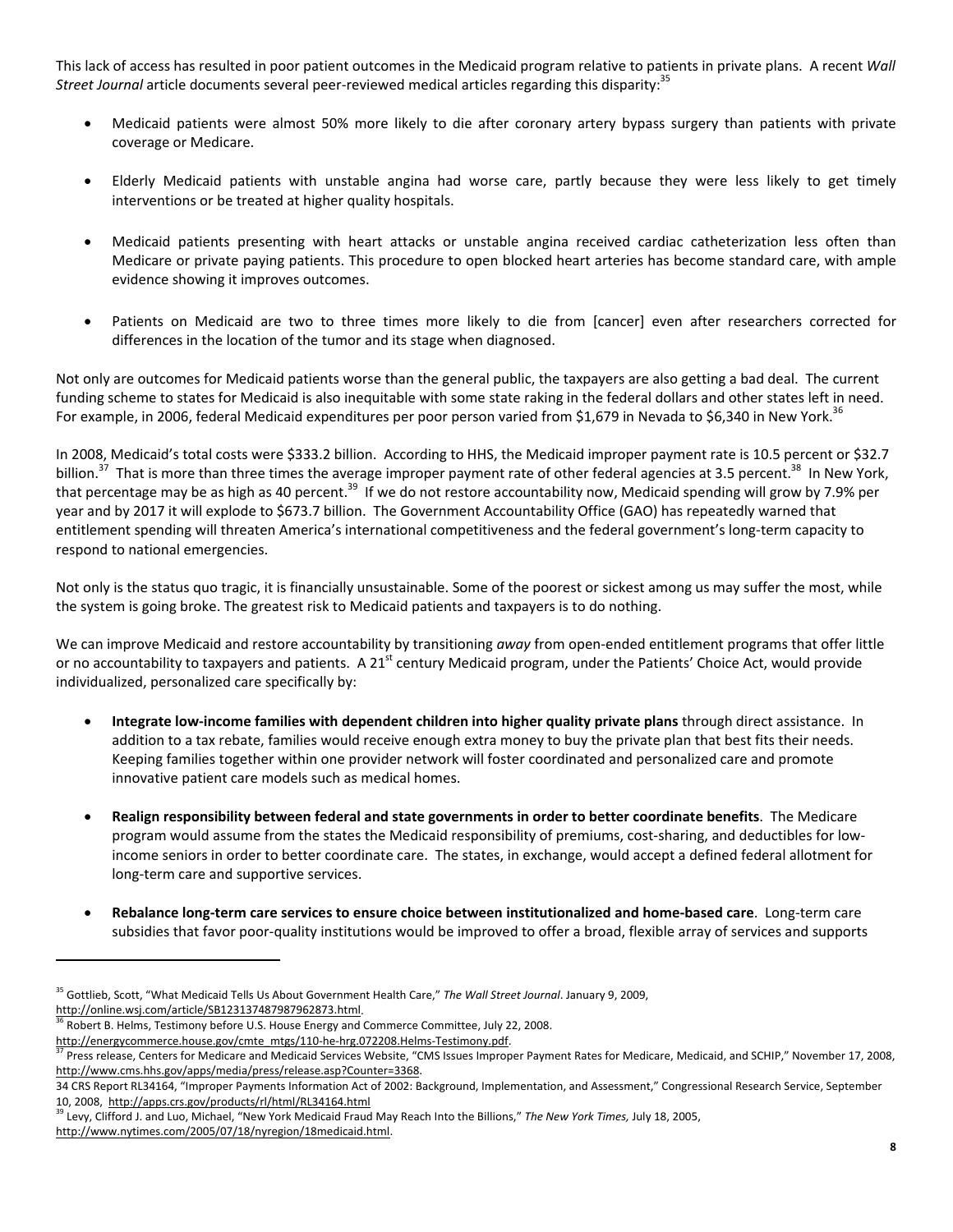that promote personal choice and control. Individuals wishing to stay at home with their loved ones rather than in a nursing home could use their benefits for targeted assistance.

• **Preserve Medicaid Acute Care for Individuals with Disabilities**. The Patients' Choice Act would maintain current law for benefit security and stable funding for individuals with disabilities under the Medicaid program. The Act would enhance care for the disabled by allowing for better care management.

# **Fixing Medicare for American Seniors**

Seniors rely on Medicare to help cover the costs of their health care needs. All workers pay taxes that partially fund the Medicare Trust Fund with the assumption that the program pay for the majority of their health care needs during their retirement years. Unfortunately, the Medicare program routinely delivers care but fails to ensure quality.

Preventing reimbursement cuts to Medicare providers has become an annual battle on Capitol Hill—those cuts are slated to be 20 percent at the end of 2009 and will cost billions of dollars to prevent. Seniors have to worry about whether or not their doctor will be able to see them, because their doctor has to worry about if Medicare will pay them.

Bureaucrats are already telling doctors which drugs they can prescribe for their patients and demanding rock‐bottom prices for physician services. In many areas of the country, higher spending on Medicare services has actually resulted in lower health outcomes because the current Medicare program fails to reward high-value care.<sup>40</sup> The only alternative to the Medicare bureaucracy for seniors is Medicare Advantage, a program dominated by HMOs, which doctors know can be as bad as traditional Medicare when it comes to doubting their professional judgment.

As designed, Medicare is susceptible to fraud and abuse—losing \$60 billion annually to fraudulent payments.<sup>41</sup> No private company could survive such losses, yet Medicare administrators are unwilling or unable to stop it. Without immediate action, Medicare's excess costs over the long term are \$85.6 trillion—six times the size of the current U.S. economy. The Medicare Trust Fund for benefits may be depleted by 2016.<sup>42</sup>

If partisan gridlock on Medicare persists, the inevitable result will be massive tax hikes, dramatic reductions in health care services, or the fiscal collapse of Medicare as we know it today. In order to protect benefits for seniors, Congress must take thoughtful action now. Medicare is about more than simply providing care to our seniors; it is about delivering that care with the quality and predictability they deserve.

The Patients' Choice Act would let seniors control the healthcare money CMS mismanages today. Seniors should be able to choose the type of care that's best for them and their doctors. That type of competition—where insurance companies will compete for seniors' business—is the only hope we have to overhaul the broken Medicare system. Additionally, the bill would make targeted solvency and payment reforms to the Medicare program. Specifically, the Act would:

### **Increase Choices for Seniors and Implement Fair Reimbursements for Private Plans**

This Act implements a fair reimbursement mechanism for private plans providing health benefits to seniors. Rather than the current bureaucratic formula, which many contend wastes taxpayer dollars and lines the pockets of insurance executives, the Act would force plans to compete against each other. Competitive bidding would allow the market to set reimbursement rates to plans. The Congressional Budget Office has estimated this may save taxpayers as much at \$158 billion, if implemented correctly.

Additionally, the Act would encourage plans to design high‐quality, innovative benefits because they would bid on the value of benefits. Rather than bureaucrats telling seniors what they can have, seniors would tell bureaucrats what they want. This model of competitive bidding and actuarial equivalence—is already working in Medicare's prescription drug benefit achieving a savings of

<sup>40</sup> Katherine Baicker and Amitabh Chandra, "Medicare Spending, the Physician Workforce, and Beneficiaries Quality of Care," *Health Affairs*, 2004, http://content.healthaffairs.org/cgi/content/abstract/hlthaff.w4.184. 41 Johnson, Carrie, "Medical Fraud a Growing Problem," *The Washington Post,* June 13, 2008,

http://www.washingtonpost.com/wp-dyn/content/article/2008/06/12/AR2008061203915.html.<br><sup>42</sup> Pear, Robert, "Obama's Health Plan, Ambitious in Any Economy, Is Tough in This One," *The New York Times*, March 1, 2009,

http://www.nytimes.com/2009/03/02/us/politics/02health.html?pagewanted=1& r=1&ref=us.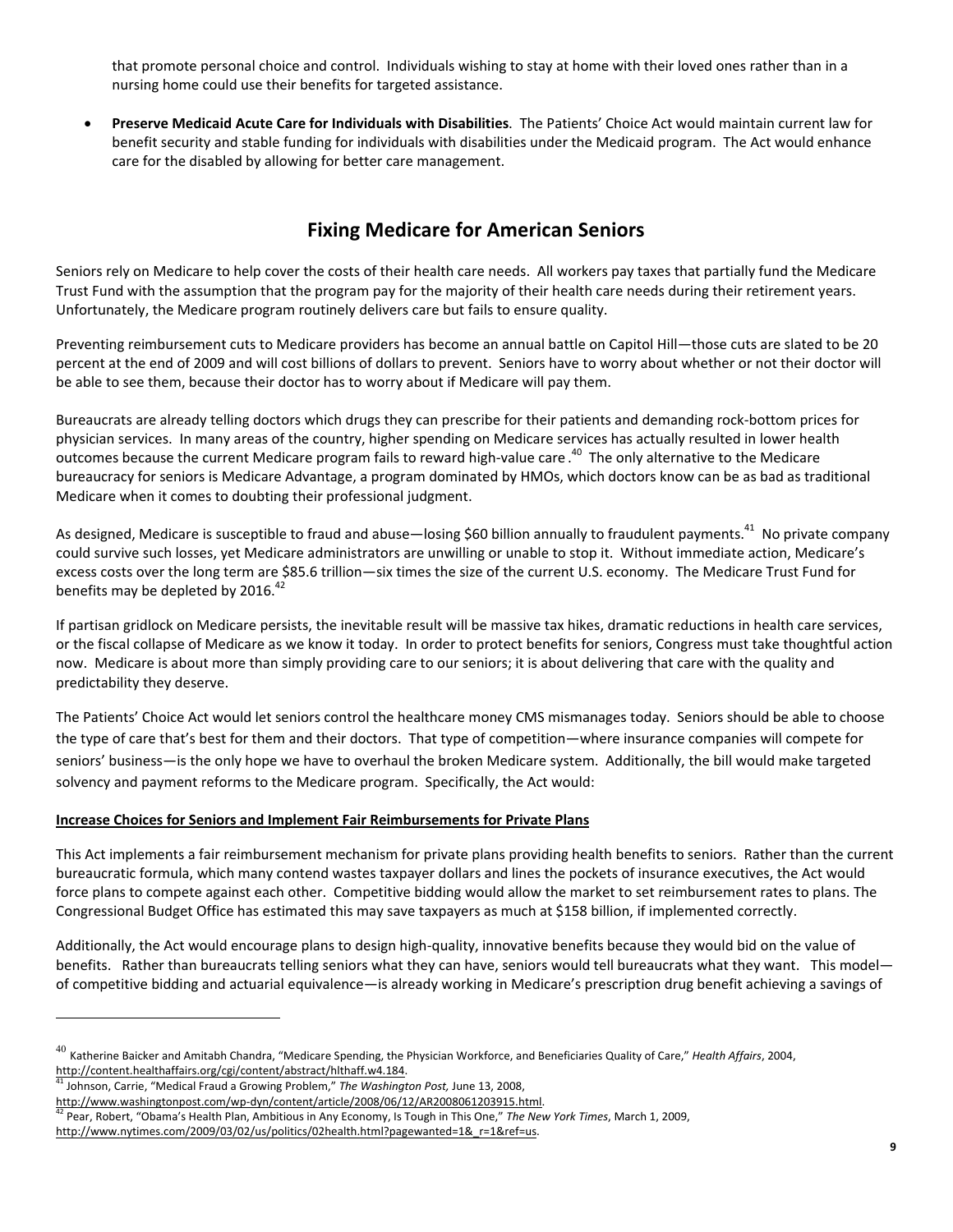26 percent, or \$136 billion, below original estimates.<sup>43</sup> Beneficiary premiums under this model are 37 percent lower than expected.<sup>4</sup>

### **Realign Payment Incentives to Improve Quality and Reduce Costs**

Traditional Medicare's outdated payment structure fails to reward high‐value and personalized care. The average face time that patients get with their doctors is a mere 13 minutes.<sup>45</sup> Physicians get paid by how may procedures they *can* perform rather than the health of their patients. Medicare spends three times more per patient in some areas than in others, but the quality and outcomes are the same.<sup>4</sup>

Rather than onerous new rules, the Patients' Choice Act realigns incentives to encourage health care providers to provide better value at a lower cost. New ideas from the supply side of the market would result in physicians being paid based on quality instead of procedure: *performance for pay*.

Health care providers, including physicians, hospitals, pharmacists, nurses, and others, could form Accountable Care Organizations (ACOs) and receive bonuses if they demonstrate improvements in quality and patient satisfaction while lowering health care costs. The Act would allow physicians to purchase certain medical equipment for their offices to deliver more transparent, convenient, and cost-effective services. ACOs would have incentives to implement care coordination, wellness programs, and other innovative prevention approaches—because the ACO would receive more money for keeping patients healthy. Patients would get new opportunities to receive higher quality care. This results‐based model is a win‐win for providers and patients. The Congressional Budget Office has estimated that this could also be a \$5.3 billion win for taxpayers.<sup>47</sup>

### **Reduce Government Handouts to Wealthier Americans**

 $\overline{a}$ 

The Act would ask wealthy retirees to pay a little more for their Medicare benefits in order to avoid prevent their grandkids from facing future tax hikes. The Congressional Budget Office estimates that this would reduce entitlement spending by \$30.6 billion over the next 10 years. $48$ 

Couples making more than \$170,000 (without an annual index to inflation) would pay more for their Part B premiums. Part D would be means‐tested at the same level for wealthy retirees.

# **Ensuring Compensation for Injured Patients and Quality Care for All**

No health care plan is complete until it ends the lawsuit abuse that affects virtually everyone. Medical lawsuits and excessive verdicts increase health care costs and result in reduced access to care. Unfortunately, terrible, indefensible mistakes do happen in the healthcare field. When they do, patients should have the right to fair legal representation and fair compensation. However, our current medical tort litigation system often serves the interest of lawyers while driving up costs and delaying justice. The crisis has two components.

The first component is the financial burden on health care providers. Instead of offering you lower prices for their services, American doctors pay as much as \$126 billion to protect themselves from lawsuits<sup>49</sup> while only 17 percent of lawsuits filed involve actual physician negligence.<sup>50</sup> Defensive medicine adds another \$70 billion to health care costs.<sup>51</sup>

<sup>&</sup>lt;sup>43</sup> Congressional Budget Office, "The Budget and Economic Outlook: Fiscal Years 2008 to 2017," January 24, 2007. http://www.cbo.gov/doc.cfm?index=7731.<br><sup>44</sup> Press Release, Centers for Medicare and Medicaid Services Websit http://www.cms.hhs.gov/apps/media/press/release.asp?Counter=3240&intNumPerPage=10&checkDate=&checkKey=&srchType=1&numDays=3500&srchOpt=0&src

hData=&keywordType=All&chkNewsType=1%2C+2%2C+3%2C+4%2C+5&intPage=&showAll=&pYear=&year=&desc=&cboOrder=date .<br><sup>45</sup> Andrew Gottschalk and Susan A. Flocke, "Time Spent in Face-to-Face Patient Care and Work Outside the Examin

http://www.pubmedcentral.nih.gov/articlerender.fcgi?artid=1466945.<br><sup>46</sup> Brookings Institute and the Dartmouth Institute for Health Policy and Clinical Practice, "Issue Brief: Accountable Care Organizations," March 2009,

http://www.brookings.edu/events/2009/~/media/Files/events/2009/0311 aco/issuebriefacofinal.pdf.<br><sup>47</sup> Congressional Budget Office, "Budget Options Volume 1, Health Care," December 2008, http://www.cbo.gov/doc.cfm?index=9925

<sup>&</sup>lt;sup>49</sup> American Medical Association, "Medical Liability Reform-NOW! A compendium of facts supporting medical liability reform and debunking arguments against reform," July 19, 2006, http://www.ama-assn.org/ama1/pub/upload/mm/-1/mlrnow.pdf.<br><sup>50</sup> David M. Studdert, Michelle M. Mello, and Troyen A. Brennan, "Medical Malpractice," The New England Journal of Medicine, Vol. 350, No.

<sup>285.</sup>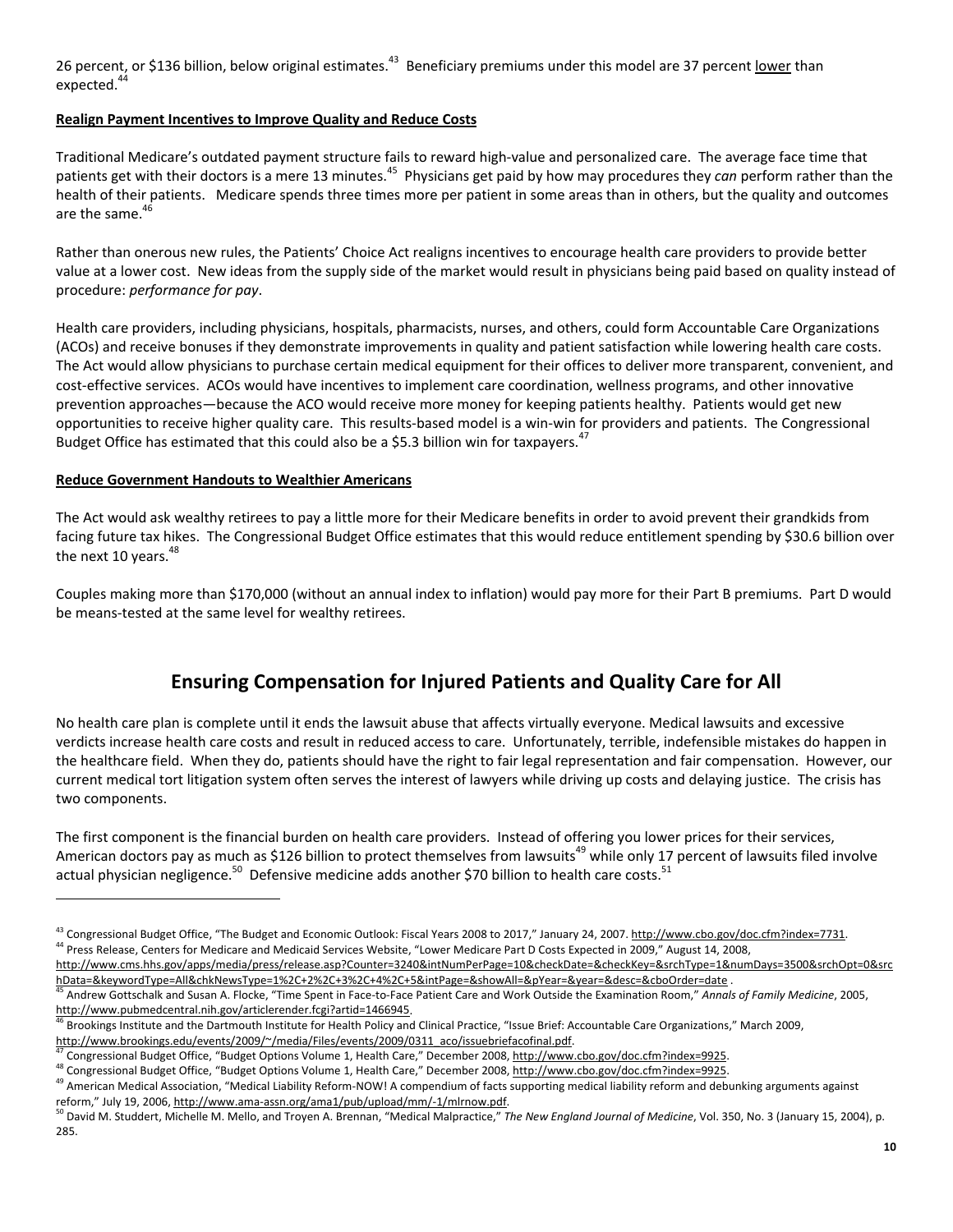The second component is the negative effect on patients. The costs doctors must pay to purchase medical malpractice insurance drives up the cost of care for patients. Furthermore, doctors perform unnecessary medical tests, not for the patient's benefit, but for the *doctors*' benefit to protect themselves from potential lawsuits. The high costs of "defensive medicine" and litigation cause patient care to suffer. When the cost of insurance becomes too high, many doctors relocate or retire prematurely, thereby reducing patients' access to care. One national study released in 2007 found that America wastes \$589 billion on excessive tort litigation. Additionally, this study indicates that by reforming the civil justice system, 2.4 to 4.3 million more Americans would have access to affordable health insurance coverage.  $52$ 

States have attempted numerous solutions to this problem with varying levels of success. The solution traditionally offered to this crisis is some form of cap on patient damages. This was the approach taken by California in the 1970s and it has created a stable medical-legal environment within the state. States have also begun to explore other options that are just as capable, if not more so, of addressing the second component of this problem—adequately compensating patient injury and improving patient care.

The crucial challenge of medical liability reform calls for innovative, results‐oriented solutions in the form of specialized health courts or other state-designed options. This is the best way to limit lawsuit abuse without limiting legal justice.

Under this Act, the federal government would financially assist states in establishing solutions to medical tort litigation. These alternatives will offer injured patients the opportunity to receive compensation quickly and fairly—without ultimately losing their access to traditional court systems. At the same time, this Act will help states ensure the accessibility of care for everyone by stopping the rising costs of medical malpractice litigation in this country. Each alternative is entirely run by the state, not the federal government, enabling each state to tailor its solution to its own needs. States may not preclude any party to a dispute from having legal representation at any point in any of the alternatives. Specific solutions include:

#### **Establishing an Expert Panel to Resolve Medical Disputes**

Medical malpractice trials often become a "battle of the experts." Each party hires an expert to testify, and the most convincing expert gains the trust of the jury. Under this Act, states will ensure that experts continue to play a pivotal role in malpractice cases. Instead of the opposing parties picking their own experts, however, the head of the state agency responsible for health will appoint a panel of six independent experts to review each case. Three of the experts will be attorneys, who can bring an understanding of the law relating to the injuries alleged in each dispute. The other three experts will be medical professionals who are particularly qualified to evaluate the type of alleged injury.

The expert panel will reach a determination about whether a health care provider is responsible for a patient's injury, and if so, what penalty is appropriate. If both the health care provider and patient are satisfied with the decision, they can accept it and end the dispute. Such a swift resolution stands in stark contrast to the months or even years of hearings, trials, and appeals that are currently necessary for a patient to receive compensation for their injuries.

#### **Establishing Independent Health Courts with Qualified Judges for Dispute Resolution**

States may elect to establish a State Administrative Health Care Tribunal, or "health court" under this alternative. Each health court will be presided over by a judge with health care expertise, who can commission experts and make the same binding rulings that a state court can make.

The health court makes a final, binding determination as to liability and compensation using the same legal standard that would otherwise be used in a state court of competent jurisdiction. Even at this point in the process, the parties will receive a much swifter resolution than if they had pursued their case in state court.

Nonetheless, if either party is not satisfied with the health court's decision, this Act explicitly provides that the states receiving federal funds must allow parties to have access to state courts to appeal the decision.

<sup>51</sup> Christopher J. Conover, "Health Care Regulation: A \$169 Billion Hidden Tax," Cato Institute *Policy Analysis* No. 527, October 4, 2004, at *www.cato.org/pubs/pas/pa527.pdf* (December 5, 2005).

**<sup>52</sup>** "Jackpot Justice: The True Cost of America's Tort System," Pacific Research Institute, March 27, 2007**.**  http://liberty.pacificresearch.org/docLib/20070327\_Jackpot\_Justice.pdf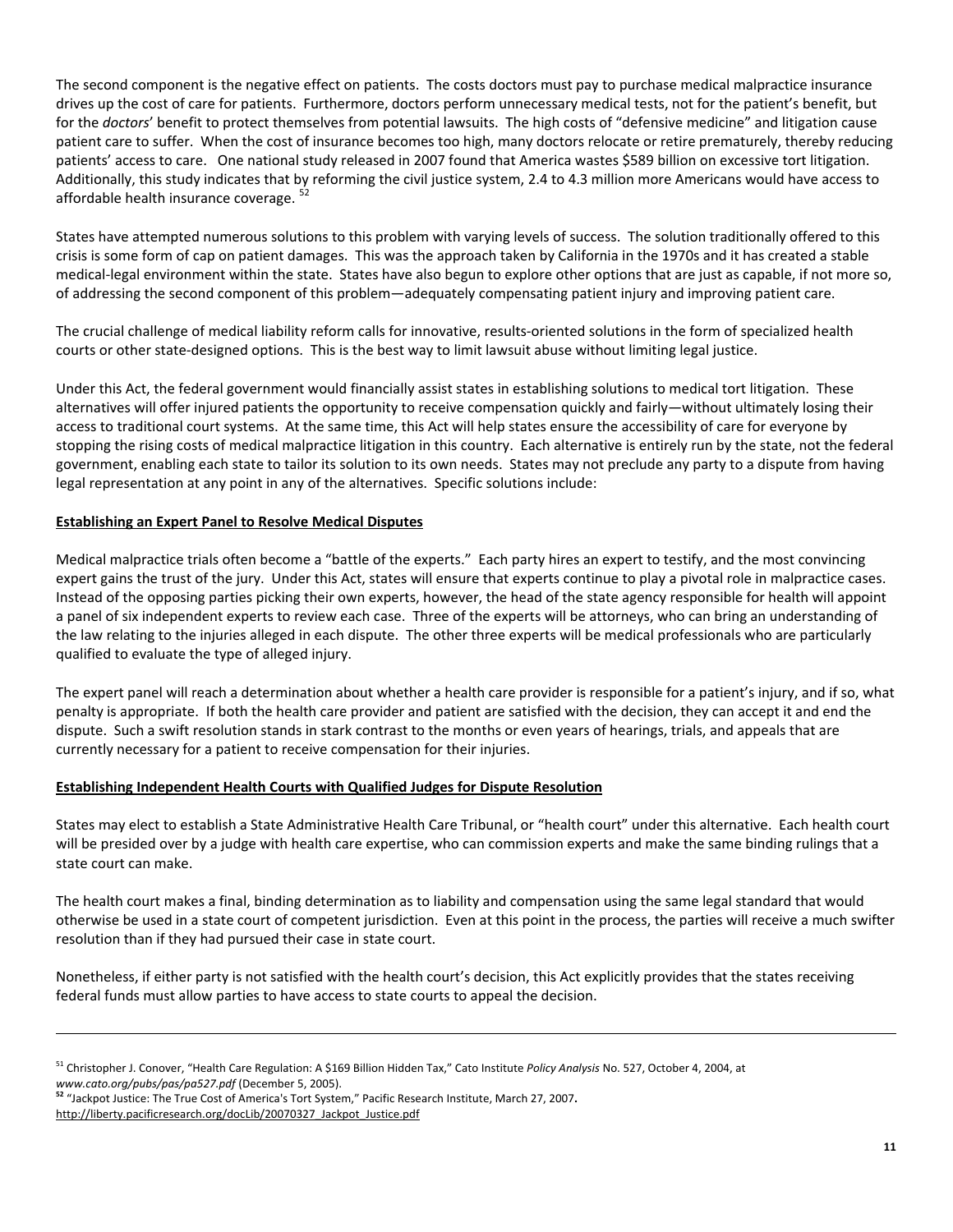### **Combination of an Expert Panel and a Health Court**

The final alternative is a combination of the expert panel and health court systems above. The requirements are the same as the individual models, but this alternative requires a claim to proceed in two steps. First, the parties must present their case to an expert panel in accordance with the above requirements. Second, if either party is not satisfied, they must then present their case to the health court. If the parties proceed to the health court, they forfeit any award made by the expert panel. Finally, if either party is still not satisfied with the result after these two steps, that party may file a claim in state court.

The three solutions to lawsuit abuse would create a fair and efficient system. To encourage parties to rely on these alternatives, parties that appeal to state courts; but are not satisfied with the state court's decision; forfeit the ability to receive compensation previously awarded by the alternative system. In addition, the Act clarifies that any state that may already have an alternative to litigation in place for a specific category of disease may retain its current system for that category. However, the state must also elect one of the four models in this Act for all other diseases in order to take advantage of the funding opportunity.

## **Increasing the Efficiency and Security of Medical Records**

Every doctor's office contains shelves and shelves of color‐coded folders containing valuable and private medical information. Every time you visit your doctor, a nurse must record the same health and family history that you shared the last time you visited the same doctor. It can take months for the insurance company to pay your doctor after you have gone for a check‐up. Instead of money going to pay for treatment, dollars get caught up in the administrative quagmire that exists under our outdated medical information system. It is little wonder that one out of three health care dollars does not help anyone get well.

This Act proposes adopting the same model used by the financial services industry in promoting the use of automated teller machines (ATMs). Individuals could get a card — just like their ATM card — that would maintain their insurance and medical history information from an independent health record bank. Every time you visit your doctor, you would swipe the card for instant access to your medical history and insurance payment information. If used correctly, potential savings from use of health information technology is estimated to be billions of dollars. More importantly, the better information about medical histories can improve medical outcomes and save lives.

The legislation would provide the charter for creating member‐owned Independent Health Record Bank accounts that are operated cooperative institutions (much like member‐owned credit unions are in the financial services industry). Medical information would adhere to strict privacy guidelines yet be computerized and readily-available when you need it.

Additionally, this legislation would create incentives for faster adoption of health information technology by hospitals and individual providers.

## **Ensuring that Veterans Get the Care They Deserve**

Veterans—who have made the greatest of sacrifices for all Americans—deserve the best medical care available at the doctor and hospital that is closest to their home and loved ones. This Act encourages the Secretary of the Veterans Administration to allow just that right. Competition from private facilities will also ensure that VA facilities provide the best medical care possible for our great American heroes.

## **Giving Choice to American Indians**

The Secretary of the Indian Health Service would have the ability to set up a system for eligible American Indians to access medical care outside of the Indian Health Service facilities. Not only will this give American Indians more choice in where they receive medical care, it will challenge Indian Health facilities to provide the best care possible to American Indians.